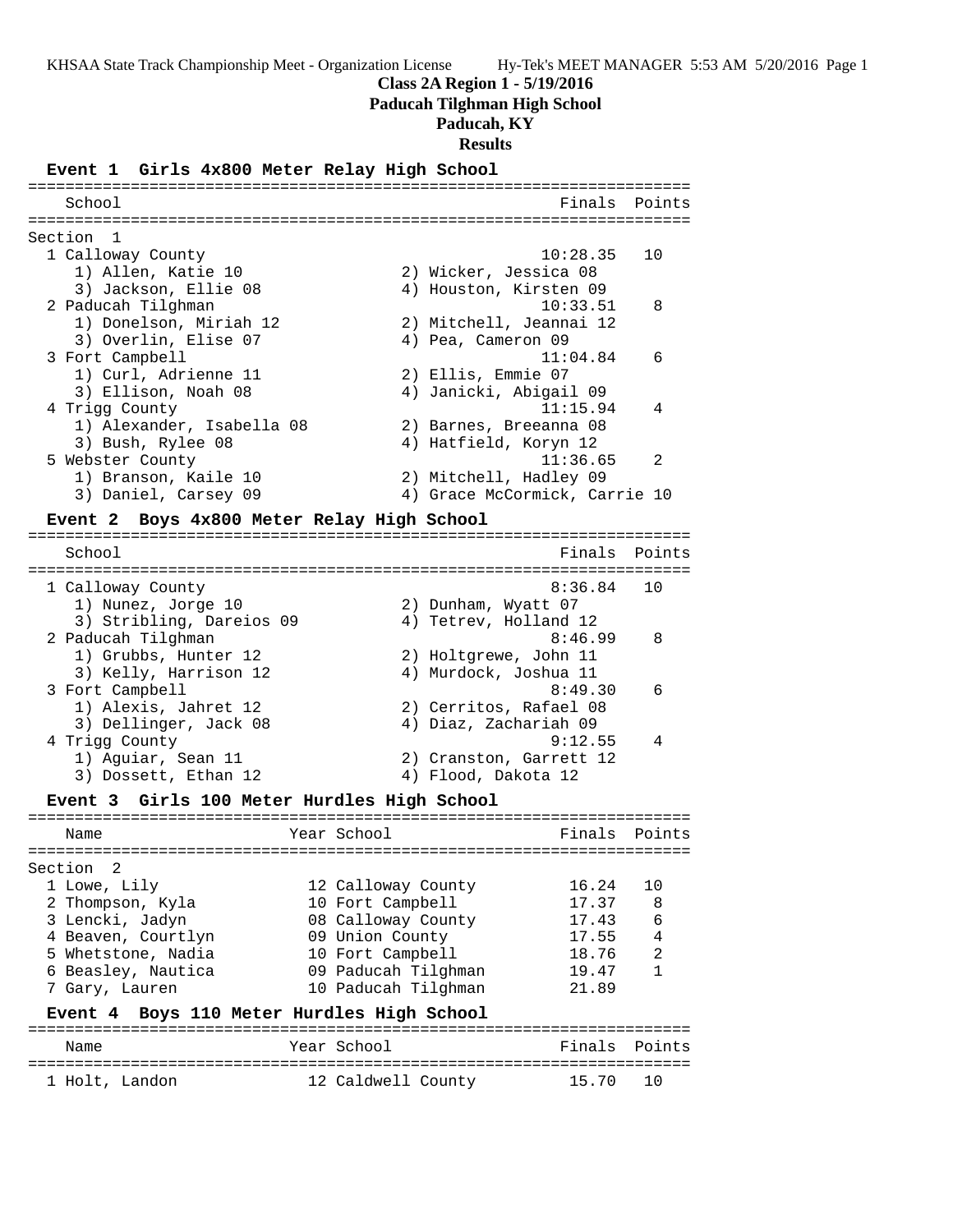# **Class 2A Region 1 - 5/19/2016**

**Paducah Tilghman High School**

# **Paducah, KY**

**Results**

| Event 4 Boys 110 Meter Hurdles High School |                     |        |                |
|--------------------------------------------|---------------------|--------|----------------|
| 2 Jones, Tyrese                            | 11 Paducah Tilghman | 16.06  | 8              |
| 3 Kirby, Malachi                           | 09 Paducah Tilghman | 16.10  | 6              |
| 4 Bowe, Damian                             | 10 Fort Campbell    | 17.00  | $\overline{4}$ |
| 5 Howard, Abdel                            | 10 Fort Campbell    | 17.58  | 2              |
| 6 Holder, Eric                             | 09 Trigg County     | 18.57  | $\mathbf{1}$   |
| 7 Rowley, Jalen                            | 09 Webster County   | 25.58  |                |
| Event 5 Girls 100 Meter Dash High School   |                     |        |                |
| Name                                       | Year School         | Finals | Points         |
|                                            |                     |        |                |
| Section<br>1                               |                     |        |                |
| 1 Grubbs, Iyanna                           | 08 Trigg County     | 13.99  |                |
| 2 Jackson, Markaya                         | 12 Hopkins Central  | 14.53  |                |
| 3 Barbee, D'Aria                           | 07 Trigg County     | 14.88  |                |
| 4 Combs, Ke'asia                           | 12 Hopkins Central  | 15.13  |                |
| 5 Traylor, Allissa                         | 09 Caldwell County  | 15.18  |                |
| 6 Glazebrook, Colleen                      | 09 Webster County   | 19.25  |                |
| Section 2                                  |                     |        |                |
| 1 Watson, Valesha                          | 09 Paducah Tilghman | 12.45  | 10             |
| 2 Jordan, Tanaisha                         | 10 Paducah Tilghman | 12.97  | 8              |
| 3 Blount, Zaria                            | 09 Caldwell County  | 13.47  | 6              |
| 4 Balmer, Maddie                           | 12 Calloway County  | 13.59  | 4              |
| 5 Beckwith, Aosha                          | 08 Fort Campbell    | 13.62  | 2              |
| 6 Fallon-Mcray, Kenajah                    | 10 Fort Campbell    | 13.74  | $\mathbf{1}$   |
| 7 Allen, Byonca                            | 10 Union County     | 13.99  |                |
| 8 Travis, Tisha                            | 09 Calloway County  | 14.37  |                |
| Event 6 Boys 100 Meter Dash High School    |                     |        |                |
| Name                                       | Year School         | Finals | Points         |
|                                            |                     |        |                |
| Section 1                                  |                     |        |                |
| 1 Jernigan, Devon                          | 12 Hopkins Central  | 12.08  |                |
| 2 Carlson, Everon                          | 07 Trigg County     | 12.13  |                |
| 3 Anzoua, Atta                             | 10 Fort Campbell    | 12.32  |                |
| 4 Martin, Zach                             | 09 Union County     | 13.74  |                |
| 5 Rowley, Jalen                            | 09 Webster County   | 13.77  |                |
| 6 Owens, Jameson                           | 09 Calloway County  | 13.99  |                |
| 7 Geary, Zaine                             | 08 Webster County   | 14.01  |                |
| Section 2                                  |                     |        |                |
| 1 Holt, Landon                             | 12 Caldwell County  | 11.30  | 10             |
| 2 Freeman, Jayden                          | 08 Paducah Tilghman | 11.40  | 8              |
| 3 Wiggins, Montel                          | 11 Paducah Tilghman | 11.77  | 6              |
| 4 Bobo, Christian                          | 10 Calloway County  | 11.84  | 4              |
| 5 Mayfield, Deonte                         | 11 Fort Campbell    | 12.02  | 2              |
| 6 Austin, Bruce                            | 12 Hopkins Central  | 12.06  | 1              |
| 7 Cavanaugh, Dylan                         | 09 Caldwell County  | 12.46  |                |

8 Carneyhan, Luther 11 Trigg County 12.65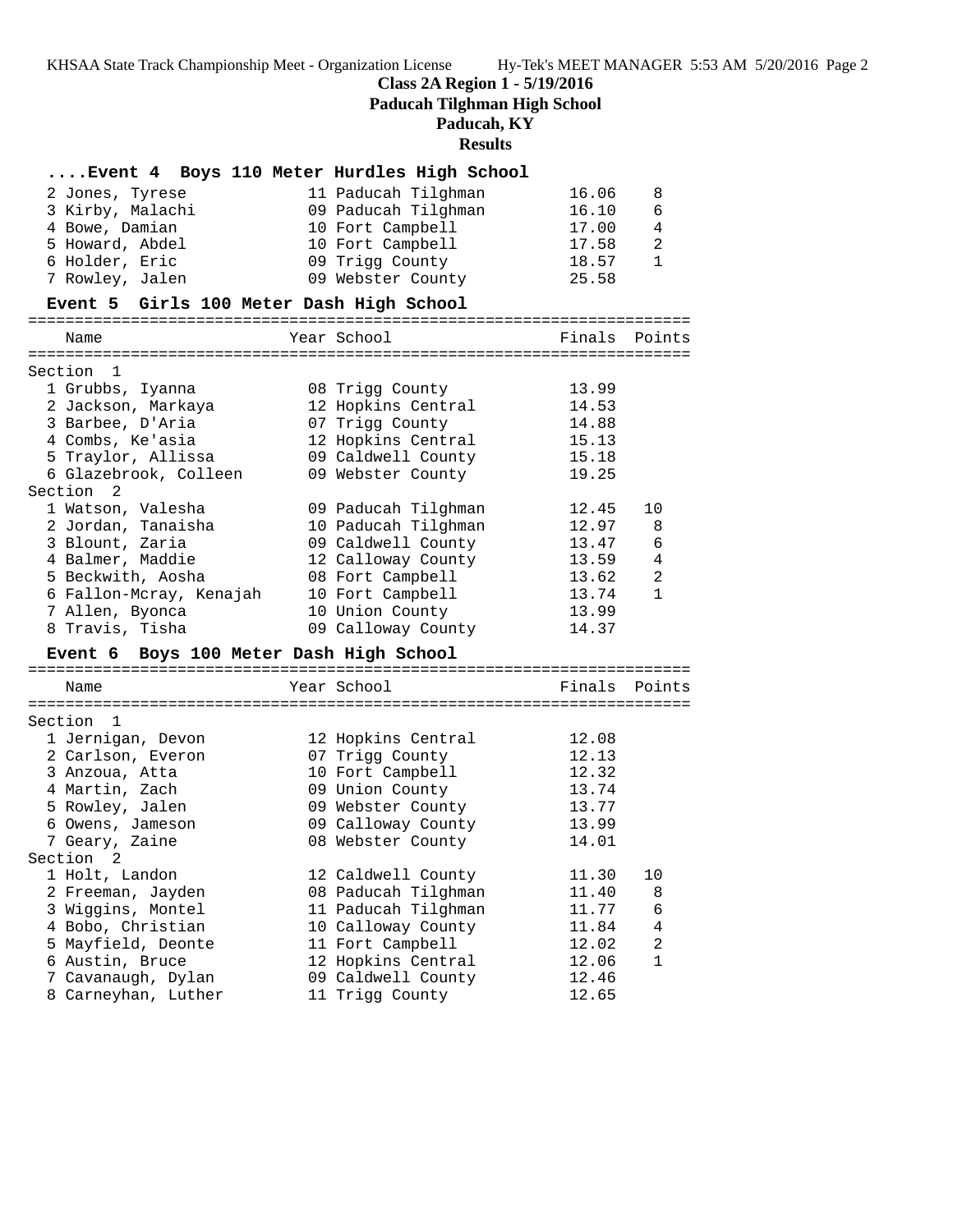## **Class 2A Region 1 - 5/19/2016**

**Paducah Tilghman High School**

# **Paducah, KY**

**Results**

**Event 7 Girls 4x200 Meter Relay High School** ======================================================================= School **Finals Points** ======================================================================= Section 1<br>1 Paducah Tilghman 1 Paducah Tilghman 1:49.09 10 1) Jordan, Tanaisha 10 2) Millikan, Brantarius 10 3) Pea, Cameron 09 4) Wood, Tajhanique 12 2 Calloway County 1:52.17 8 1) Wagner, Lauren 11 2) Pittinger, Reagan 11 3) Wagner, Lindsey 11 (4) Glynn, Haley 11 3 Fort Campbell 2012 1:54.43 6 1) Beckwith, Alysia 10 2) Beckwith, Aosha 08 3) Fallon-Mcray, Kenajah 10 4) White, Coyrianna 11 4 Trigg County 1:59.72 4 1) Alexander, Isabella 08 2) Barbee, D'Aria 07 3) Grubbs, Iyanna 08 4) Wright, Lexie 09 5 Caldwell County 2:02.60 2 1) Clark, Cali 11 2) Holt, Raegan 12 3) Oliver, Destiny 11 4) Parker, Karsyen 07 -- Hopkins County Central **Data is a community of the County Central** DQ out of zone 1) Jackson, Makayla 09 2) Jackson, Markaya 12 3) Jackson, De'Asjah 10 4) Shadrick, Shelby 10 **Event 8 Boys 4x200 Meter Relay High School** ======================================================================= School **Finals** Points ======================================================================= 1 Paducah Tilghman 1:31.22 10 1) Askew, Antonio 10 2) Freeman, Jayden 08 3) Watkins, Hunter 11 4) Wiggins, Montel 11 2 Calloway County 1:35.87 8 1) Norsworthy, Jordan 10 2) Orr, Cody 10 3) Barton, Justin 08 (4) Cambon, Jorge 11 3 Fort Campbell 1:37.50 6 1) Anzoua, Atta 10 2) Howard, Abdel 10 3) Mayfield, Deonte 11 4) Ellison, Gideon 11 4 Hopkins County Central 1:37.98 4 1) Brown, Carl 08 2) Austin, Bruce 12 3) Carter, Michael 10 4) Jernigan, Devon 12 5 Caldwell County 1:41.56 2 1) Cavanaugh, Dylan 09 2) Hammons, Kaleb 12 3) Li, Jie 11 (a) 4) Spence, Dawson 12 6 Webster County 1:52.81 1 1) Mccormick, Spencer 12 2) Geary, Zaine 08 3) Rowley, Jalen 09 (4) Anglin, Bryce 12 -- Trigg County  $DQ$  out of zone 1) Barker, Tayshaun 07 2) Bingham, KiRome 10 3) Carneyhan, Luther 11 (4) Thompson, Tae 08 **Event 9 Girls 1600 Meter Run High School** ======================================================================= Name  $Year School$  Finals Points

======================================================================= 1 Norton, Kelly 12 Calloway County 5:51.84 10 2 Rogers, Kate 09 Paducah Tilghman 5:54.35 8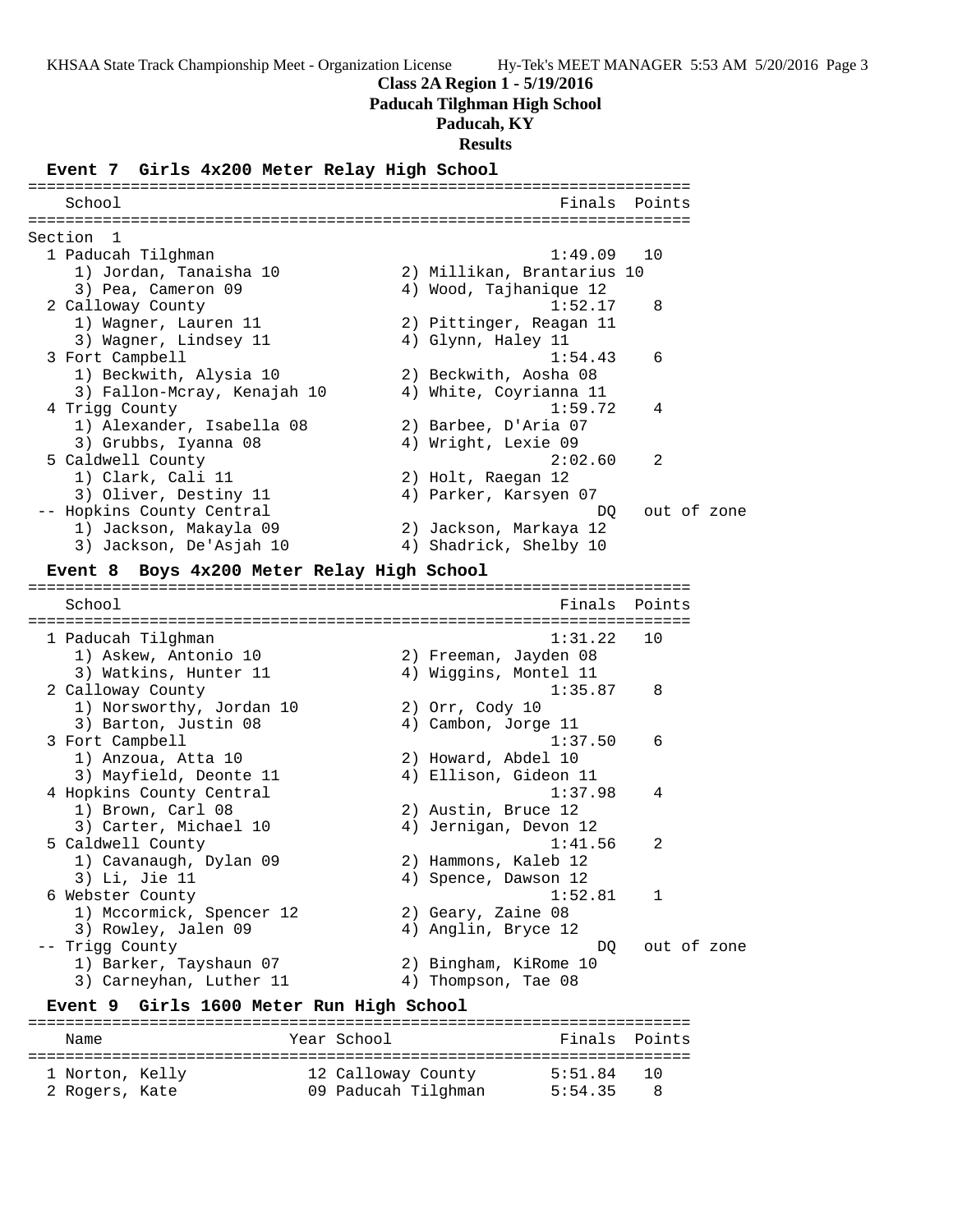## **Class 2A Region 1 - 5/19/2016**

**Paducah Tilghman High School**

## **Paducah, KY**

**Results**

## **....Event 9 Girls 1600 Meter Run High School**

|                                                                                                                                                                                                                                                              |                                                                                                                                                                                                                                                     | 6                  |
|--------------------------------------------------------------------------------------------------------------------------------------------------------------------------------------------------------------------------------------------------------------|-----------------------------------------------------------------------------------------------------------------------------------------------------------------------------------------------------------------------------------------------------|--------------------|
|                                                                                                                                                                                                                                                              |                                                                                                                                                                                                                                                     |                    |
|                                                                                                                                                                                                                                                              |                                                                                                                                                                                                                                                     | 4                  |
|                                                                                                                                                                                                                                                              | 6:13.81                                                                                                                                                                                                                                             | 2                  |
|                                                                                                                                                                                                                                                              | 6:16.67                                                                                                                                                                                                                                             | $\mathbf{1}$       |
|                                                                                                                                                                                                                                                              | 6:20.72                                                                                                                                                                                                                                             |                    |
|                                                                                                                                                                                                                                                              | 6:24.34                                                                                                                                                                                                                                             |                    |
|                                                                                                                                                                                                                                                              | 6:49.12                                                                                                                                                                                                                                             |                    |
|                                                                                                                                                                                                                                                              | 6:56.58                                                                                                                                                                                                                                             |                    |
|                                                                                                                                                                                                                                                              | 7:11.15                                                                                                                                                                                                                                             |                    |
|                                                                                                                                                                                                                                                              | 7:18.97                                                                                                                                                                                                                                             |                    |
|                                                                                                                                                                                                                                                              | 7:26.47                                                                                                                                                                                                                                             |                    |
|                                                                                                                                                                                                                                                              | 8:09.66                                                                                                                                                                                                                                             |                    |
| 3 Overlin, Elise<br>4 Ricks, Lexi<br>5 Bush, Rylee<br>6 Lucas, Kourtney<br>7 Wicker, Jessica<br>8 Janicki, Abigail<br>9 Cerritos, Noemi<br>10 Griffin, Kendra<br>11 Wilson, Trinity<br>12 Glazebrook, Colleen<br>13 Thatcher, Christina<br>14 Langston, Zoey | 07 Paducah Tilghman<br>08 Trigg County<br>08 Trigg County<br>09 Union County<br>08 Calloway County<br>09 Fort Campbell<br>11 Fort Campbell<br>10 Webster County<br>09 Caldwell County<br>09 Webster County<br>07 Caldwell County<br>09 Union County | 6:01.29<br>6:03.26 |

#### **Event 10 Boys 1600 Meter Run High School**

=======================================================================

| Name                  | Year School         | Finals  | Points       |
|-----------------------|---------------------|---------|--------------|
| 1 Cranston, Garrett   | 12 Trigg County     | 4:48.00 | 10           |
| 2 Cooper, Cameron     | 11 Calloway County  | 4:48.01 | - 8          |
| 3 Dellinger, Jack     | 08 Fort Campbell    | 4:56.61 | 6            |
| 4 Glazebrook, Preston | 12 Webster County   | 4:59.35 | 4            |
| 5 Clayton, Reece      | 11 Webster County   | 5:13.72 | 2            |
| 6 Cerritos, Rafael    | 08 Fort Campbell    | 5:16.74 | $\mathbf{1}$ |
| 7 Dunham, Wyatt       | 07 Calloway County  | 5:19.01 |              |
| 8 Owens, Ethan        | 11 Paducah Tilghman | 5:32.61 |              |
| 9 Lander, Addison     | 10 Hopkins Central  | 5:59.37 |              |
| 10 Wolfe, Seth        | 08 Union County     | 6:07.33 |              |
| 11 Clements, Ryan     | 08 Union County     | 6:17.30 |              |
| 12 Hulsey, Macalyn    | 12 Hopkins Central  | 6:21.44 |              |

#### **Event 11 Girls 4x100 Meter Relay High School**

======================================================================= School **Finals Points** Points Points Points Points Points Points Points Points Points Points Points Points Points Points Points Points Points Points Points Points Points Points Points Points Points Points Points Points Poi ======================================================================= 1 Paducah Tilghman 49.86 10 1) Jordan, Tanaisha 10 2) Watson, Valesha 09 3) Millikan, Brantarius 10 4) Wood, Tajhanique 12 2 Calloway County 52.00 8 1) Wagner, Lauren 11 2) Pittinger, Reagan 11 3) Wagner, Lindsey 11 (4) Glynn, Haley 11 3 Fort Campbell 53.50 6 1) Beckwith, Alysia 10 2) Fallon-Mcray, Kenajah 10 3) Thompson, Kyla 10 4) White, Coyrianna 11 4 Caldwell County 58.37 4 1) Clark, Cali 11 2) Gray, Alexis 09 3) Holt, Raegan 12 4) Oliver, Destiny 11

## **Event 12 Boys 4x100 Meter Relay High School**

======================================================================= Finals Points ======================================================================= 1 Paducah Tilghman 43.47 10 1) Askew, Antonio 10 2) McEwen, Sayveon 12 3) Watkins, Hunter 11 4) Freeman, Jayden 08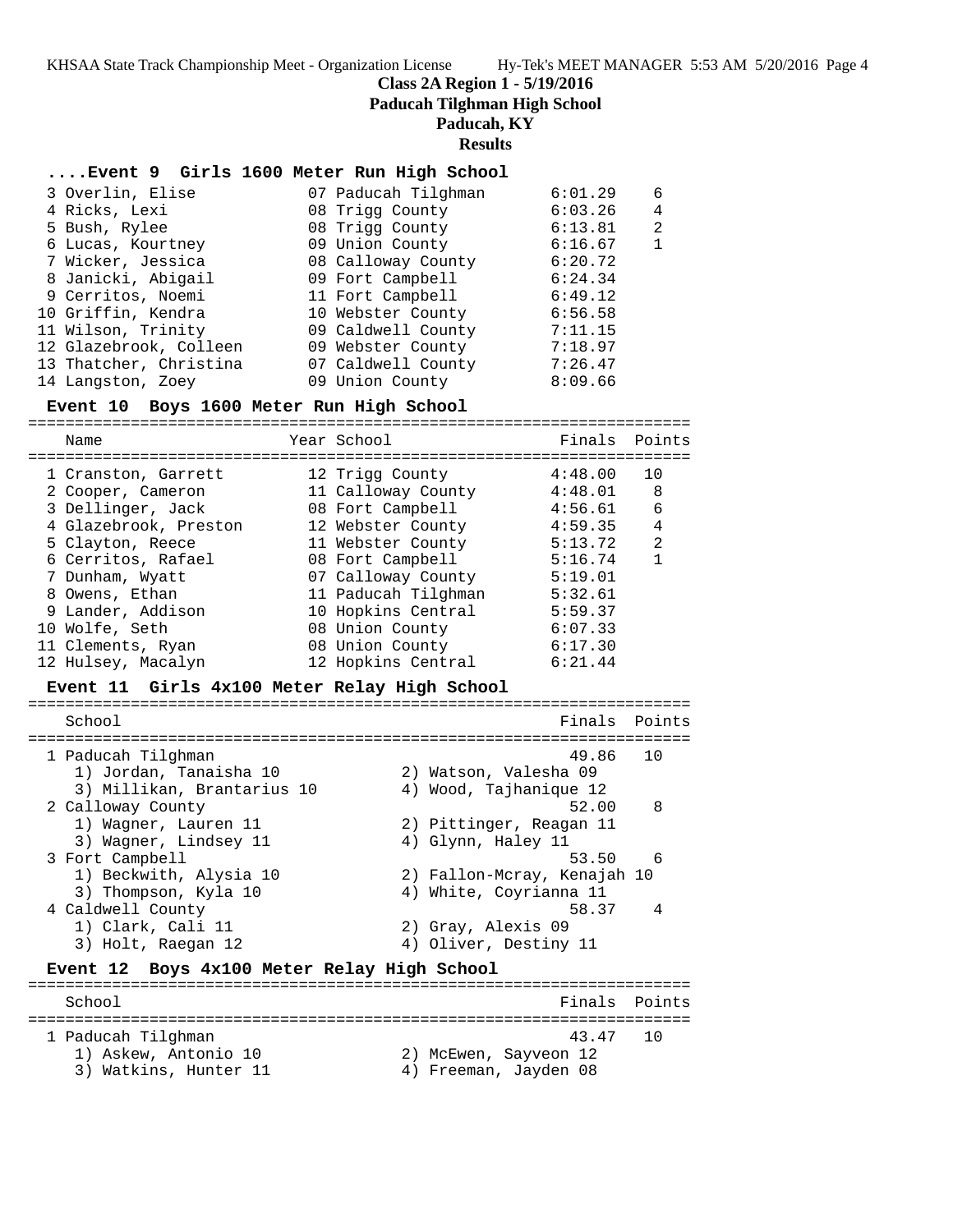# **Class 2A Region 1 - 5/19/2016**

**Paducah Tilghman High School**

# **Paducah, KY**

# **Results**

# **....Event 12 Boys 4x100 Meter Relay High School**

| 2 Calloway County        | 45.57                   | 8             |
|--------------------------|-------------------------|---------------|
| 1) Norsworthy, Jordan 10 | 2) Orr, Cody 10         |               |
| 3) Cambon, Jorge 11      | 4) Bobo, Christian 10   |               |
| 3 Fort Campbell          | 45.94                   | -6            |
| 1) Anzoua, Atta 10       | 2) Howard, Abdel 10     |               |
| 3) Mayfield, Deonte 11   | 4) Ellison, Gideon 11   |               |
| 4 Trigg County           | 48.01                   | 4             |
| 1) Barker, Tayshaun 07   | 2) Bingham, KiRome 10   |               |
| 3) Carlson, Everon 07    | 4) Carneyhan, Luther 11 |               |
| 5 Caldwell County        | 48.93                   | $\mathcal{L}$ |
| 1) Cavanaugh, Dylan 09   | 2) Holt, Dustin 12      |               |
| 3) Li, Jie 11            | 4) Spence, Dawson 12    |               |
| 6 Hopkins County Central | 49.50                   | 1             |
| 1) Jernigan, Devon 12    | 2) Jarvis, Jonathan 12  |               |
| 3) Brown, Carl 08        | 4) Morris, Aaron 12     |               |
| 7 Webster County         | 54.24                   |               |
| 1) Mccormick, Spencer 12 | 2) Geary, Zaine 08      |               |
| 3) Rowley, Jalen 09      | 4) Anglin, Bryce 12     |               |

# **Event 13 Girls 400 Meter Dash High School**

| Name                 | Year School         | Finals Points |                |
|----------------------|---------------------|---------------|----------------|
|                      |                     |               |                |
| 1 Redd, Libby        | 10 Trigg County     | 1:13.92       |                |
| 2 Eastwood, Emma     | 09 Webster County   | 1:19.48       |                |
| 3 Daniel, Carsey     | 09 Webster County   | 1:20.47       |                |
| 4 Shultz, Gabrielle  | 09 Hopkins Central  | 1:35.51       |                |
| Section <sub>2</sub> |                     |               |                |
| 1 Watson, Valesha    | 09 Paducah Tilghman | 58.79         | 1 O            |
| 2 Gamblin, Kariahna  | 10 Fort Campbell    | 1:04.63       | - 8            |
| 3 Ellison, Noah      | 08 Fort Campbell    | 1:05.61       | 6              |
| 4 Kimball, Cheyenne  | 09 Calloway County  | 1:07.68       | 4              |
| 5 Pea, Cameron       | 09 Paducah Tilghman | 1:08.09       | $\mathfrak{D}$ |
| 6 Jackson, De'Asjah  | 10 Hopkins Central  | 1:08.38       | 1              |
| 7 Parker, Karsyen    | 07 Caldwell County  | 1:09.97       |                |
| 8 Friedrich, McKenna | 10 Calloway County  | 1:10.10       |                |

# **Event 14 Boys 400 Meter Dash High School**

| Name                 | Year School         | Finals Points |                |
|----------------------|---------------------|---------------|----------------|
| Section 1            |                     |               |                |
| 1 Carlson, Everon    | 07 Trigg County     | 1:00.49       |                |
| 2 Jarvis, Jonathan   | 12 Hopkins Central  | 1:01.25       |                |
| 3 Anglin, Bryce      | 12 Webster County   | 1:03.07       |                |
| Section 2            |                     |               |                |
| 1 Holt, Landon       | 12 Caldwell County  | 49.86         | 10             |
| 2 Watkins, Hunter    | 11 Paducah Tilghman | 50.71         | - 8            |
| 3 Askew, Antonio     | 10 Paducah Tilghman | 51.70         | 6              |
| 4 Norsworthy, Jordan | 10 Calloway County  | 53.42         | $\overline{4}$ |
| 5 Alexis, Jahret     | 12 Fort Campbell    | 55.76         | 2              |
| 6 Carter, Michael    | 10 Hopkins Central  | 57.74         | 1              |
| 7 Poole, Desmond     | 12 Fort Campbell    | 57.75         |                |
| 8 Stribling, Dareios | 09 Calloway County  | 57.80         |                |
|                      |                     |               |                |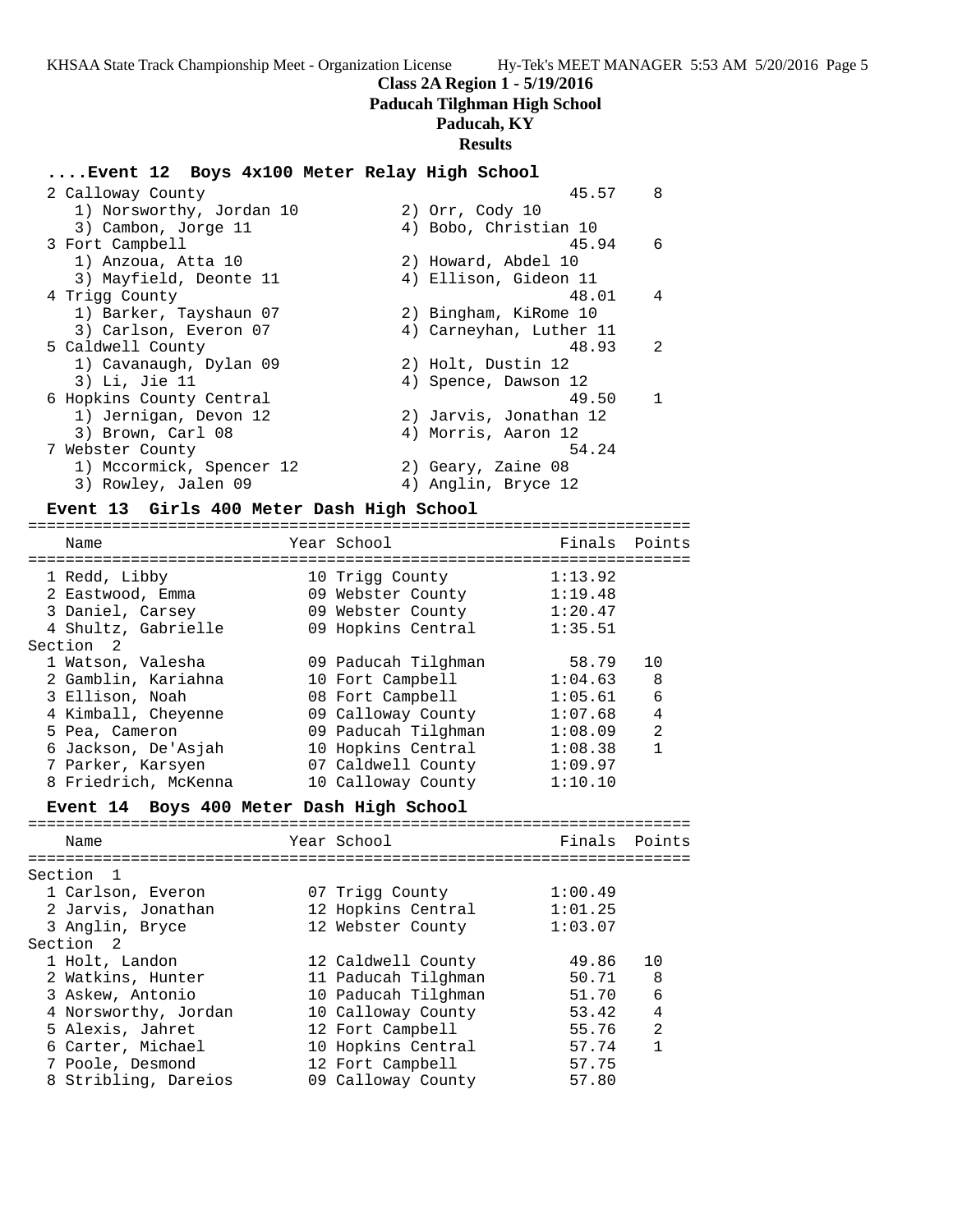**Class 2A Region 1 - 5/19/2016**

**Paducah Tilghman High School**

**Paducah, KY Results Event 15 Girls 300 Meter Hurdles High School** ======================================================================= Name The Year School The Finals Points ======================================================================= 1 Lowe, Lily 12 Calloway County 48.10 10 2 Millikan, Brantarius 10 Paducah Tilghman 48.89 8 3 Norton, Carolyn 10 Hopkins Central 51.50 6 4 Lencki, Jadyn 08 Calloway County 53.34 4 5 Thompson, Kyla 10 Fort Campbell 54.83 2 6 Chandarlis, Raquella 07 Fort Campbell 55.25 1 7 Beasley, Nautica 09 Paducah Tilghman 56.15 -- Beaven, Courtlyn 09 Union County DQ went around hurdle **Event 16 Boys 300 Meter Hurdles High School** ======================================================================= Name **Year** School ======================================================================= Section 1 1 Thompson, Tae 08 Trigg County 46.64 2 Geary, Zaine 08 Webster County 57.48 3 Busbey, Grady 09 Webster County 57.85 Section 2 1 Tetrev, Holland 12 Calloway County 41.83 10 2 Jones, Tyrese 11 Paducah Tilghman 42.16 8 3 Ellington, J'Hari 10 Paducah Tilghman 42.32 6 4 Austin, Bruce 12 Hopkins Central 45.72 4 5 Orr, Cody 10 Calloway County 46.48 2 6 Ellison, Gideon 11 Fort Campbell 46.51 1 7 Bowe, Damian 10 Fort Campbell 48.06 **Event 17 Girls 800 Meter Run High School** ======================================================================= Name The Year School Team Points ======================================================================= Section 1 1 Mitchell, Jeannai 12 Paducah Tilghman 2:31.29 10 2 Eastwood, Lauren 12 Calloway County 2:34.91 8 3 Jeziorski, Audrey 10 Calloway County 2:36.22 6 4 Branson, Kaile 10 Webster County 2:37.93 4 5 Loxley, Mary Lou 12 Union County 2:41.31 2 6 Spears, Morgan 09 Hopkins Central 2:43.26 1 7 Shirel, Lillian 08 Union County 2:47.55 8 Rogers, Kate 09 Paducah Tilghman 2:48.96 9 Grace McCormick, Carrie 10 Webster County 2:49.53 10 Brown, Abigail 10 Hopkins Central 2:50.41 11 Janicki, Abigail 09 Fort Campbell 2:52.53 **Event 18 Boys 800 Meter Run High School** ======================================================================= Name The Year School Team Points Points ======================================================================= 1 Friedrich, Jacob 12 Calloway County 2:02.77 10 2 Cooper, Cameron 11 Calloway County 2:05.66 8

 3 Holtgrewe, John 11 Paducah Tilghman 2:10.01 6 4 Cole, Trevor 12 Webster County 2:12.68 4 5 Cranston, Garrett 12 Trigg County 2:12.99 2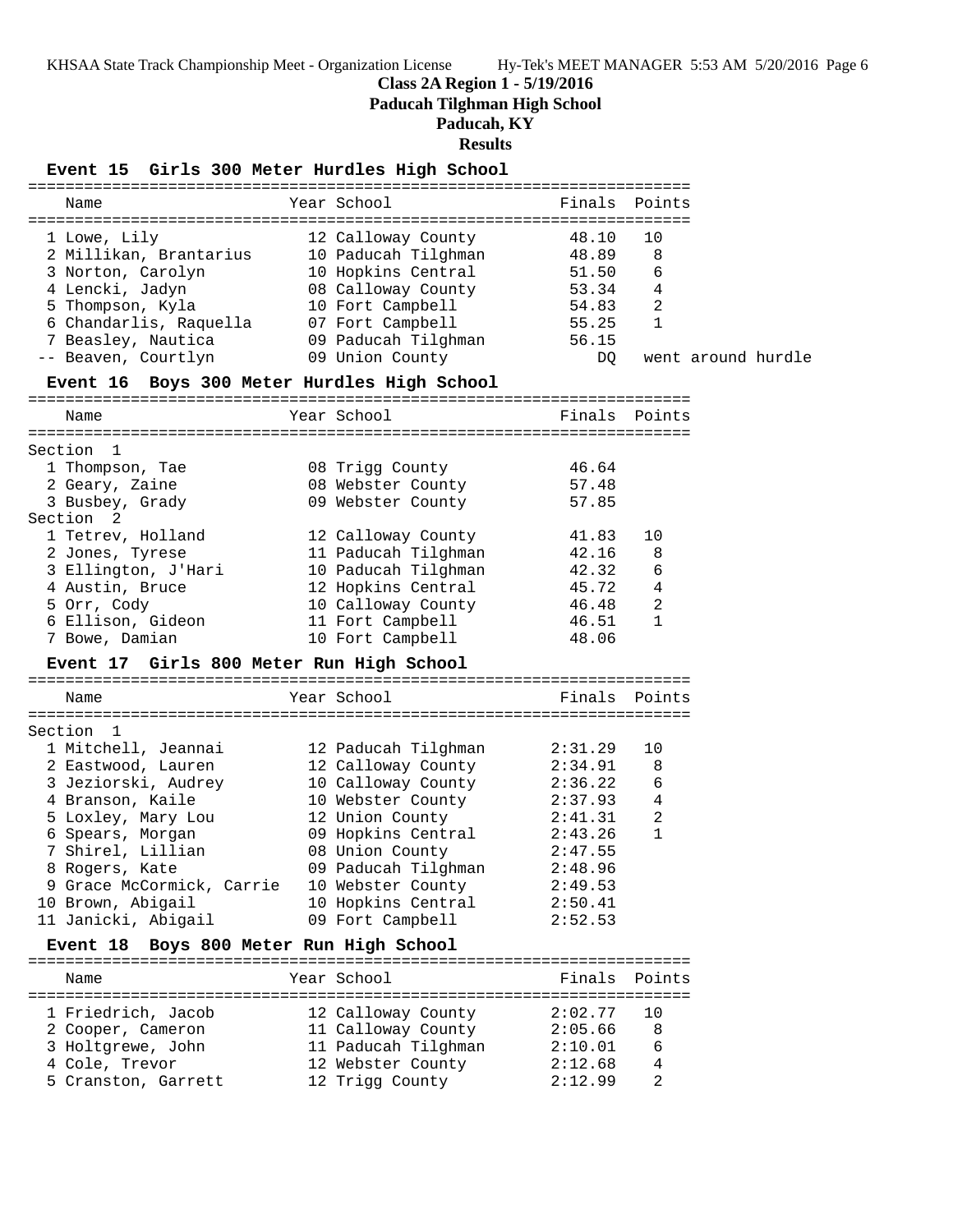# **Class 2A Region 1 - 5/19/2016**

**Paducah Tilghman High School**

# **Paducah, KY**

#### **Results**

| Event 18 Boys 800 Meter Run High School |  |                  |
|-----------------------------------------|--|------------------|
| 6 Dellinger, Jack                       |  | 08 Fort Campbell |

| 6 Dellinger, Jack  | 08 Fort Campbell    | 2:13.09 |  |
|--------------------|---------------------|---------|--|
| 7 Kelly, Harrison  | 12 Paducah Tilghman | 2:16.92 |  |
| 8 Dossett, Ethan   | 12 Trigg County     | 2:17.50 |  |
| 9 Cerritos, Rafael | 08 Fort Campbell    | 2:17.52 |  |
| 10 Hammons, Kaleb  | 12 Caldwell County  | 2:29.84 |  |
| 11 Sheffer, Paxton | 08 Union County     | 2:40.68 |  |
| 12 Clements, Ryan  | 08 Union County     | 3:01.60 |  |
| 13 Arnett, Drew    | 12 Hopkins Central  | 3:10.15 |  |

## **Event 19 Girls 200 Meter Dash High School**

=======================================================================

| Name                | Year School         | Finals | Points       |
|---------------------|---------------------|--------|--------------|
|                     |                     |        |              |
| 1 Beckwith, Alysia  | 10 Fort Campbell    | 29.11  | 2            |
| 2 Grubbs, Iyanna    | 08 Trigg County     | 29.40  |              |
| 3 Barbee, D'Aria    | 07 Trigg County     | 30.86  |              |
| 4 Parker, Karsyen   | 07 Caldwell County  | 30.97  |              |
| 5 Roy, Rylie        | 09 Webster County   | 32.96  |              |
| Section 2           |                     |        |              |
| 1 Watson, Valesha   | 09 Paducah Tilghman | 25.34  | 10           |
| 2 Jordan, Tanaisha  | 10 Paducah Tilghman | 26.75  | 8            |
| 3 Blount, Zaria     | 09 Caldwell County  | 27.83  | 6            |
| 4 Pittinger, Reagan | 11 Calloway County  | 28.67  | 4            |
| 5 Wagner, Lindsey   | 11 Calloway County  | 29.38  | $\mathbf{1}$ |
| 6 Jackson, Makayla  | 09 Hopkins Central  | 29.70  |              |
| 7 White, Coyrianna  | 11 Fort Campbell    | 30.35  |              |
| 8 Combs, Ke'asia    | 12 Hopkins Central  | 31.98  |              |
|                     |                     |        |              |

## **Event 20 Boys 200 Meter Dash High School**

======================================================================= Name Year School ======================================================================= Section 1 1 Mayfield, Deonte 11 Fort Campbell 25.54 2 Mccormick, Spencer 12 Webster County 27.14 3 Martin, Zach 09 Union County 28.69 Section 2 1 Holt, Landon 12 Caldwell County 22.75 10 2 Freeman, Jayden 08 Paducah Tilghman 22.89 8 3 Wiggins, Montel 11 Paducah Tilghman 23.57 6 4 Bobo, Christian 10 Calloway County 24.02 4 5 Cambon, Jorge 11 Calloway County 24.77 2 6 Jernigan, Devon 12 Hopkins Central 24.80 1 7 Anzoua, Atta 10 Fort Campbell 25.02 8 Brown, Carl 08 Hopkins Central 25.18 **Event 21 Girls 3200 Meter Run High School** =======================================================================

| Name            | Year School         | Finals Points |    |
|-----------------|---------------------|---------------|----|
| Section 1       |                     |               |    |
| 1 Norton, Kelly | 12 Calloway County  | 12:41.74      | 10 |
| 2 Ricks, Livi   | 08 Trigg County     | 12:59.03      | 8  |
| 3 Rogers, Addie | 09 Paducah Tilghman | 13:15.67      | Б  |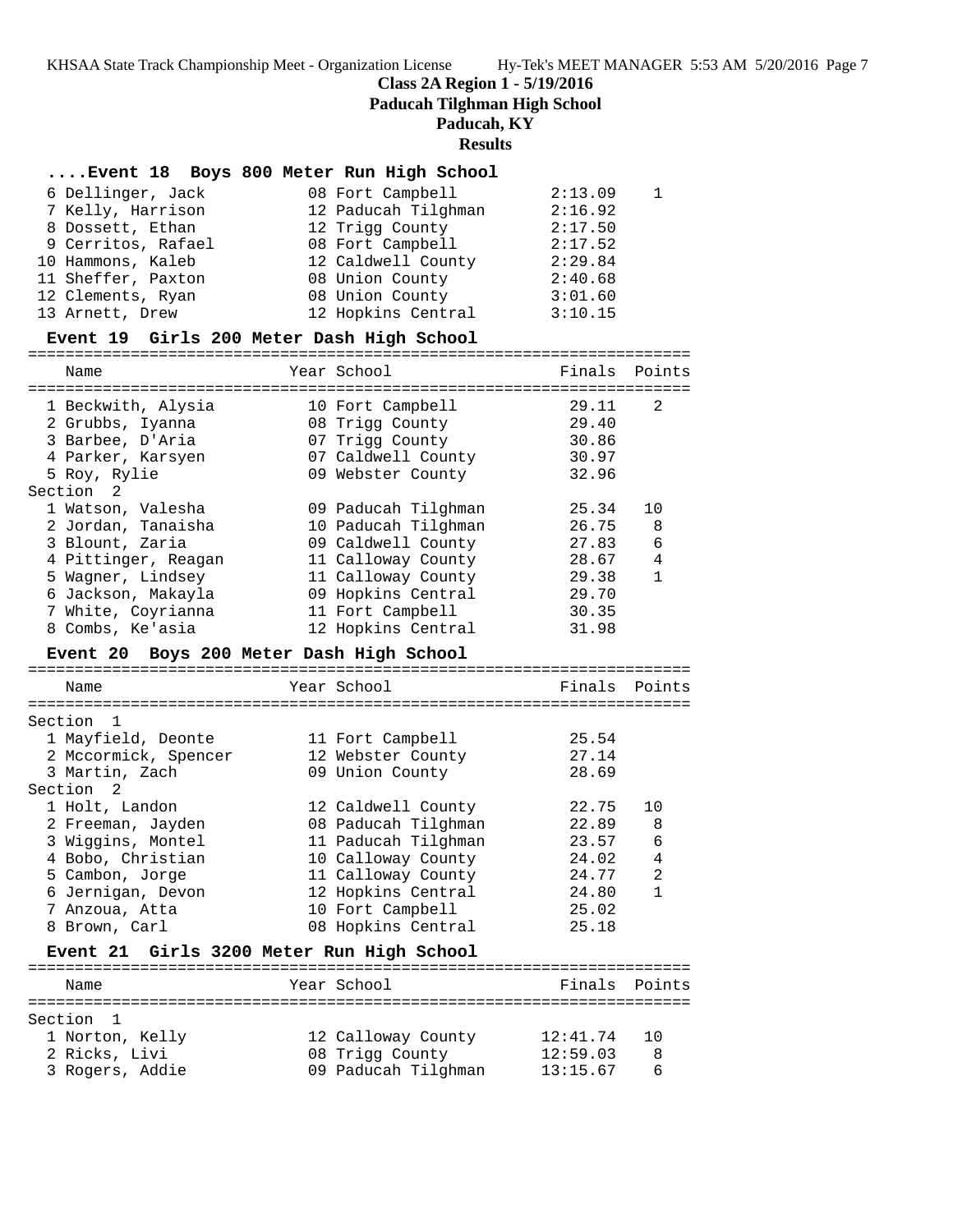## **Class 2A Region 1 - 5/19/2016**

**Paducah Tilghman High School**

## **Paducah, KY**

**Results**

## **....Event 21 Girls 3200 Meter Run High School**

| 4 Lucas, Kourtney     | 09 Union County     | 13:18.42 | 4              |
|-----------------------|---------------------|----------|----------------|
| 5 Mitchell, Hadley    | 09 Webster County   | 13:20.76 | $\mathfrak{D}$ |
| 6 Branson, Kaile      | 10 Webster County   | 13:50.05 |                |
| 7 Barnes, Breeanna    | 08 Trigg County     | 14:08.00 |                |
| 8 Curl, Adrienne      | 11 Fort Campbell    | 14:11.69 |                |
| 9 Smith, Ainsley      | 07 Calloway County  | 14:15.26 |                |
| 10 Cervantes, Kaitlyn | 08 Fort Campbell    | 14:16.81 |                |
| 11 Rogers, Kate       | 09 Paducah Tilghman | 17:07.02 |                |

#### **Event 22 Boys 3200 Meter Run High School**

=======================================================================

| Name               | Year School        | Finals Points |              |
|--------------------|--------------------|---------------|--------------|
| 1 Periard, Ronin   | 11 Webster County  | 10:49.18      |              |
| 2 Martin, Caleb    | 11 Trigg County    | 11:53.91      | 8            |
| 3 Prins, Fred      | 11 Fort Campbell   | 11:57.56      | 6            |
| 4 Nunez, Jorge     | 10 Calloway County | 11:57.68      | 4            |
| 5 Herndon, Bailey  | 12 Hopkins Central | 12:10.84      | 2            |
| 6 Lander, Addison  | 10 Hopkins Central | 13:06.65      | $\mathbf{1}$ |
| 7 Wolfe, Seth      | 08 Union County    | 13:19.33      |              |
| 8 Ricketts, Joshua | 08 Fort Campbell   | 13:31.37      |              |

## **Event 23 Girls 4x400 Meter Relay High School**

| School                     |                         | Finals Points |
|----------------------------|-------------------------|---------------|
|                            |                         |               |
| 1 Paducah Tilghman         | 4:21.14                 | 10            |
| 1) Donelson, Miriah 12     | 2) Mitchell, Jeannai 12 |               |
| 3) Pea, Cameron 09         | 4) Starks, Le China 09  |               |
| 2 Calloway County          | 4:21.60                 | 8             |
| 1) Jackson, Ellie 08       | 2) Kimball, Cheyenne 09 |               |
| 3) Eastwood, Lauren 12     | 4) Glynn, Haley 11      |               |
| 3 Fort Campbell            | 4:31.80                 | $\sqrt{2}$    |
| 1) Chandarlis, Raquella 07 | 2) Hensley, Kayla 10    |               |
| 3) White, Coyrianna 11     | 4) Gamblin, Kariahna 10 |               |
| 4 Hopkins County Central   | 4:37.80                 | 4             |
| 1) Jackson, De'Asjah 10    | 2) Jackson, Makayla 09  |               |
| 3) Spears, Morgan 09       | 4) Norton, Carolyn 10   |               |
| 5 Trigg County             | 4:53.42                 | $\mathcal{L}$ |
| 1) Alexander, Isabella 08  | 2) Barbee, D'Aria 07    |               |
| 3) Bush, Rylee 08          | 4) Wright, Lexie 09     |               |
|                            |                         |               |

## **Event 24 Boys 4x400 Meter Relay High School**

======================================================================= School **Finals** Points ======================================================================= 1 Paducah Tilghman 3:32.14 10 1) Askew, Antonio 10 2) Watkins, Hunter 11 3) Wiggins, Montel 11 4) Murdock, Joshua 11 2 Calloway County 3:33.50 8 1) Cooper, Cameron 11 2) Norsworthy, Jordan 10 3) Tetrev, Holland 12 (4) Orr, Cody 10 3 Fort Campbell 3:50.89 6 1) Poole, Desmond 12 2) Freeman, Chase 10